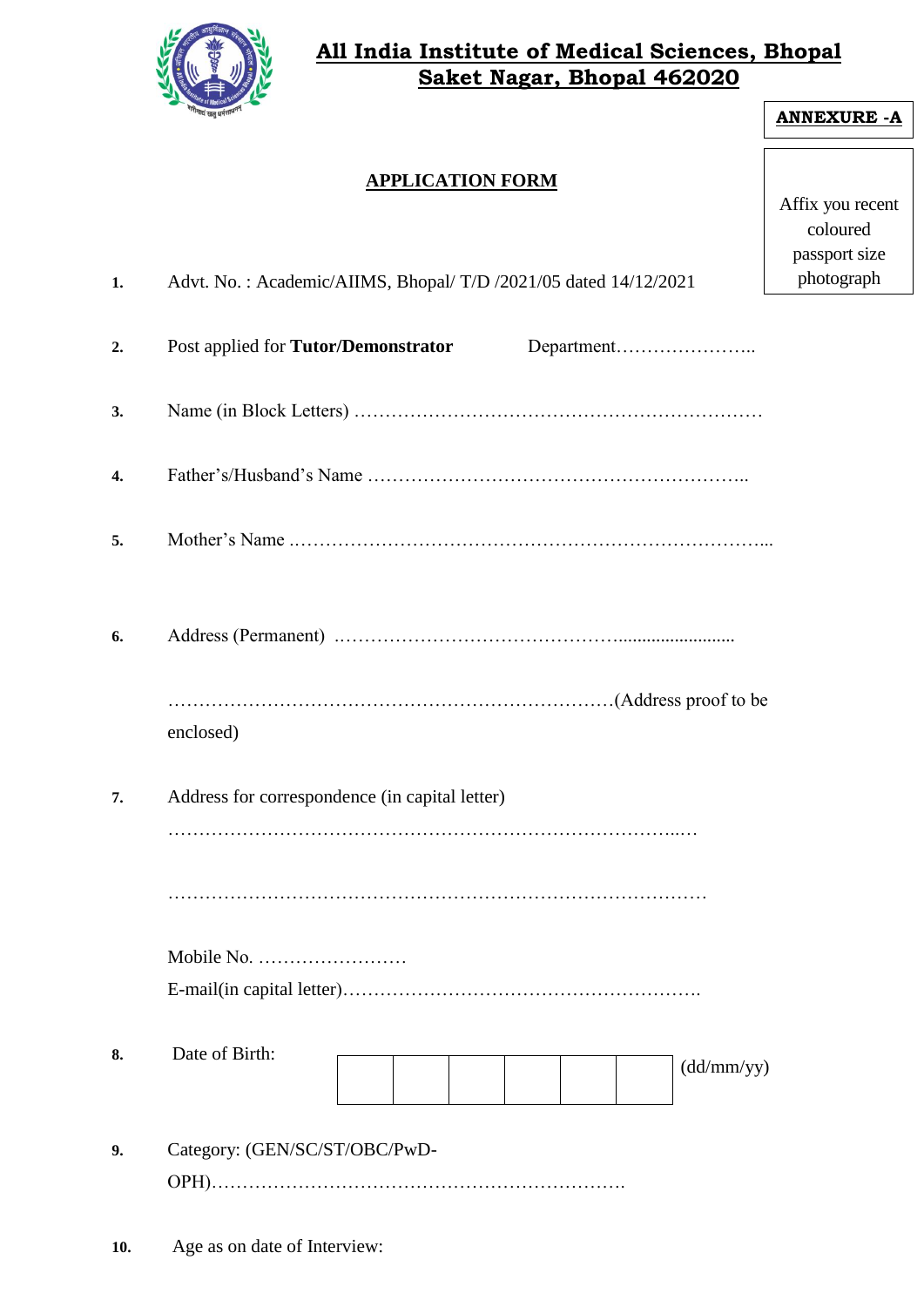|           |              |  |  |  | 111<br>(dd/mm/yy) |
|-----------|--------------|--|--|--|-------------------|
| 11<br>11. | Gender : M/F |  |  |  |                   |

## **12.** Educational/ Professional Qualification:

| Degree/Exam. | Name of Board/<br>University | <b>Year of</b><br><b>Passing</b> | <b>Subject</b> | Percentage/Divi<br>sion |
|--------------|------------------------------|----------------------------------|----------------|-------------------------|
|              |                              |                                  |                |                         |
|              |                              |                                  |                |                         |
|              |                              |                                  |                |                         |
|              |                              |                                  |                |                         |

## **13.** Work Experience:

| Sr.<br>N <sub>0</sub> | Name of Department/<br><b>Section</b> | Name of the<br>post held | Date of<br>Joining | Date of Leaving |
|-----------------------|---------------------------------------|--------------------------|--------------------|-----------------|
|                       |                                       |                          |                    |                 |
|                       |                                       |                          |                    |                 |
|                       |                                       |                          |                    |                 |

**14.** Research Publication /Presentation

| <b>Title of</b>    | Author/Co   Name of |                    | National /           | Date of                         |
|--------------------|---------------------|--------------------|----------------------|---------------------------------|
| <b>Publication</b> | <b>Auther</b>       | <b>Publication</b> | <b>International</b> | <b>Publication/Presentation</b> |
|                    |                     |                    |                      |                                 |
|                    |                     |                    |                      |                                 |
|                    |                     |                    |                      |                                 |
|                    |                     |                    |                      |                                 |
|                    |                     |                    |                      |                                 |

- **15.** Whether MBBS/M.D/MS/ degree is recognized by Medical Council of India: Yes/No
- **16.** Whether registered with State Medical Register or Indian Medical Council : Yes/No (Attached the copy of registration)
	- A) Registration No. ………………………..
	- B) State in which registered. ……………………………